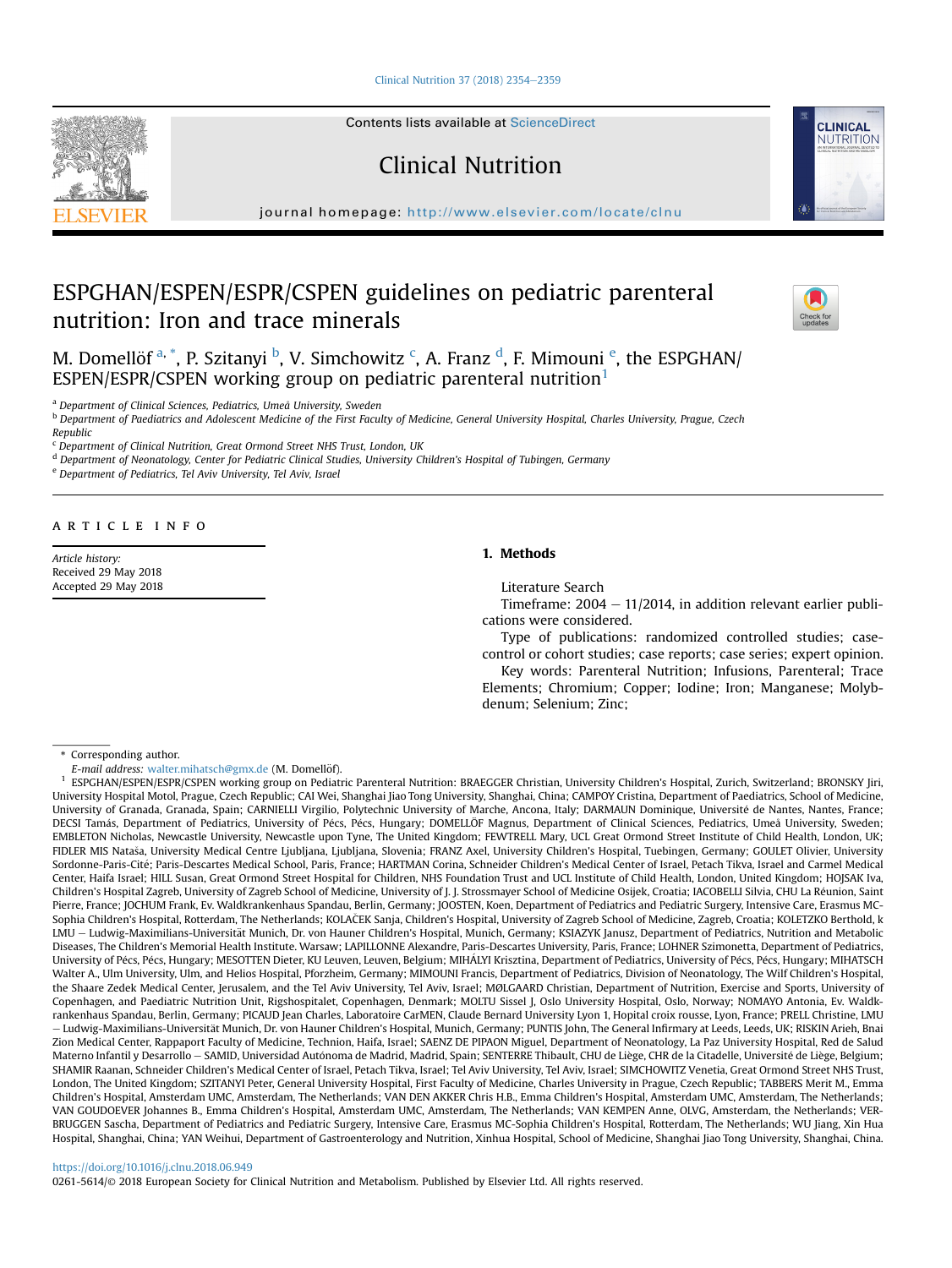Age: Child, infant, preterm

Language: English.

152 abstracts were found. Of these, 69 full text papers were assessed. In addition to the retrieved papers the authors found a few additional papers by hand search.

2. Iron

Adverse drug reactions associated with parenteral iron therapy are common. In various case series in adults,  $2-5%$  of patients experience significant side effects. The processes leading to iron dextran induced symptoms are unclear, but include a type I (IgEmediated) anaphylactic reaction which is caused by preformed dextran antibodies. Additional mechanisms include a type I anaphylactoid reaction that may be caused by transient overload of

| R 7.1 | In patients receiving PN, iron supplementation should preferentially be given enterally rather than parenterally, if tolerated. (LoE 4, RG 0, strong<br>recommendation, strong consensus)                                                                                                                                                                                                |
|-------|------------------------------------------------------------------------------------------------------------------------------------------------------------------------------------------------------------------------------------------------------------------------------------------------------------------------------------------------------------------------------------------|
| R 7.2 | Routine provision of iron in parenteral nutrition should not be given for short term PN (<3 weeks) (LoE 4, RG 0, conditional recommendation, strong<br>consensus)                                                                                                                                                                                                                        |
| R 7.3 | Patients receiving long-term PN, who cannot maintain adequate iron status using enteral iron supplements, should receive parenteral iron<br>supplementation. (LoE 4, RG 0, strong recommendation, strong consensus)                                                                                                                                                                      |
| R 7.4 | Parenteral iron can be given daily added to PN solution or as intermittent, separate infusions. (GPP, conditional recommendation, strong consensus)                                                                                                                                                                                                                                      |
| R 7.5 | If given daily, and assuming no enteral iron supplementation, routine parenteral iron supplements should be given at a dose of 200–250 µg/kg/day in<br>preterm infants and 50–100 µg/kg per day up to a maximum dose of 5 mg/day in infants and children. (LoE 4, RG 0, conditional recommendation,<br>strong consensus)                                                                 |
| R 7.6 | Even though currently no intravenous iron preparation is approved for pediatric use in Europe, iron sucrose is the most studied iron preparation in<br>children, severe adverse events are rare and it is approved in the USA for use in children from 2 years of age. It is therefore recommended for<br>intermittent infusions. (LoE 3, RG 0, strong recommendation, strong consensus) |
| R 7.7 | Iron status (at least ferritin and hemoglobin) should be monitored regularly in patients on long-term PN in order to prevent iron deficiency and iron<br>overload. (LoE 4, RG 0, strong recommendation, strong consensus)                                                                                                                                                                |

Iron is an essential nutrient and iron deficiency results in anemia as well as poor neurodevelopment in children. However, iron is not routinely provided in pediatric parenteral nutrition (PN) mixtures and is usually not a component of commercially available trace element preparations. The major concern is that of iron overload. Parenteral administration of iron bypasses the homeostatic control of gastrointestinal iron absorption, causing loss of protection from iron overload if excessive quantities are provided, since humans have no mechanism for excretion of iron. Iron overload has been reported in children receiving prolonged PN and is associated with increased oxidative stress and increased risk of infections [\[1\].](#page-5-0)

Thus, the enteral route of iron supplementation should always be preferred in patients receiving PN. Iron status (see below) should be monitored regularly in patients receiving long-term  $PN$  ( $>4$ ) weeks) and parenteral iron supplementation should be initiated in those who cannot maintain adequate iron status on enteral iron supplements. There are two commonly used methods for delivering parenteral iron:

- 1. Addition of iron (e.g. iron dextran) to daily, fat-free PN solutions.
- 2. Intermittent iron infusions for iron repletion in anemic patients (e.g. iron sucrose).

A multitude of biomarkers are used to assess iron status, including both hematological (hemoglobin, mean cell volume, reticulocyte hemoglobin, protoporphyrin/heme ratio) and biochemical (ferritin, transferrin saturation, transferrin receptors). When screening for iron deficiency in children, the combination of ferritin and hemoglobin has a reasonably good sensitivity and specificity. In patients with chronic inflammation, transferrin receptors can be a useful addition since ferritin can be falsely elevated. Ferritin and transferrin saturation (the ratio between serum transferrin and serum iron) are useful for detection of iron overload.

Based on factorial calculations, parenteral iron requirements are estimated to be  $200-250$   $\mu$ g/kg/day in preterm infants and  $50-100$  µg/kg per day in term infants and children [\[1,2\]](#page-5-0) (see [Table 1\)](#page-4-0). Ongoing losses (e.g. gastrointestinal bleeding, frequent blood sampling) or increased demand (e.g. erythropoietin therapy) will increase iron requirements.

the transferrin binding capacity resulting in small amounts of free iron in the circulation (which appears to be dose related) and immune complex activation by specific IgG antibodies. Symptoms include dyspnea, wheezing, hypotension, nausea, vomiting, abdominal pain, arthralgia and myalgia. Most side effects are mild and self-limited with severe reactions occurring in a minority of patients and in conjunction with infusion of larger iron doses. An increased incidence of adverse effects has been reported in patients with collagen diseases. Despite previous episodes of allergic reactions, safe administration of iron dextran is possible following a pre-treatment protocol of methylprednisolone, diphenhydramine and ephedrine. While total dose infusions of iron dextran may be associated with allergic manifestations the administration of the standard maintenance doses may be well tolerated [\[1\].](#page-5-0) Low molecular weight dextran has less adverse effects than high molecular weight dextran [\[3\].](#page-5-0) More recently introduced iron compounds, e.g. iron sucrose, iron gluconate, iron carboxymaltose are considered to have less adverse effects than iron dextran.

There is a paucity of studies on the effects and complications of intravenous iron in children and, unfortunately, no intravenous iron product is currently approved for use in children in Europe. However, these products are nevertheless used in children. In the USA, iron sucrose is approved from 2 years of age and iron gluconate from 6 years of age for treatment of iron deficiency anemia in children with chronic renal disease. Other products used in children include iron dextran and iron carboxymaltose.

Most recent studies in children have been done using iron sucrose. In 6 studies, a total of 232 children received 1624 doses of iron sucrose and very few serious adverse reactions were observed  $[4-9]$  $[4-9]$  $[4-9]$ . In a randomized study of three different doses of iron sucrose (0.5 mg/kg, 1 mg/kg and 2 mg/kg) in 145 children, adolescents and young adults, no patient experienced an anaphylactic reaction and only one adverse event (skin rash) in a single patient was considered related to the study drug [\[4\].](#page-5-0) In one series of 38 children receiving a total of 510 doses of IV iron sucrose, there were 6 adverse reactions. The only significant reaction occurred in a patient receiving a dose which was greater than the recommended maximum dose of 300 mg  $[6]$ . In a case report, systemic iron toxicity with hepatocellular damage was observed in a pediatric patient receiving 16 mg/kg of iron sucrose [\[10\].](#page-5-0)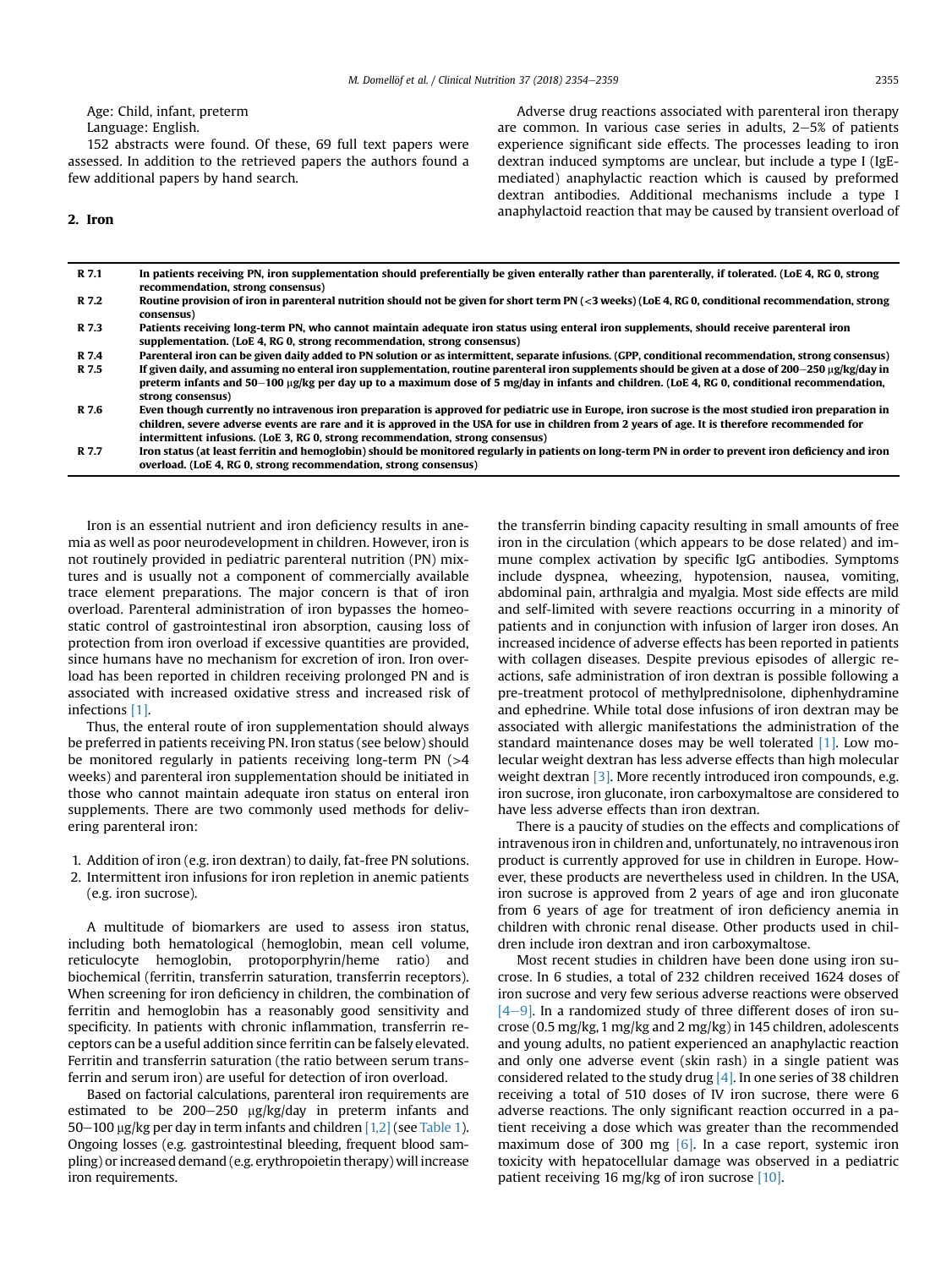There are a few studies on iron gluconate in children [\[11,12\]](#page-5-0). In one report, 23 children received a total of 216 doses of iron gluconate (0.75 $-1.5$  mg/kg, maximum dose 125 mg). Only two adverse events were observed which were considered to be related to the treatment: one episode of pain and one episode of hypotension which did not require treatment [\[12\]](#page-5-0).

There is only one published study of iron carboxymaltose in children [\[13\].](#page-5-0) In that study, 72 children with inflammatory bowel disease or other gastrointestinal diseases were given a total of 147 doses of ferric carboxymaltose  $[13]$ . The median dose was 500 mg and the maximum was 1000 mg. Only 3 mild adverse reactions were reported in that study.

Due to the higher risk of allergic reactions to iron dextran, it is recommended to give a test dose before the treatment dose. There are a few studies on low molecular weight iron dextran in children [\[14,15\].](#page-5-0) In the most recent one, 31 children received iron dextran at doses up to 1000 mg. In 5 patients, the iron dextran was discontinued due to adverse reactions.

Iron dextran at a concentration of 100 mg/L is stable up to 18 h at room temperature, and a concentration of 10 mg/L is stable for 48 h, when added to fat-free PN solutions  $[3]$ . Iron dextran cannot be added to lipid emulsions or all-in-one admixtures as it results in destabilisation of the emulsion. Ferrous citrate is also compatible with PN solutions, with no observed precipitation during infusion periods of  $18-24$  h  $[1]$ . Iron sucrose has been shown to be stable in fat-free PN solutions at concentrations up to 2.5 mg/L  $[16]$ . Iron chloride added to PN solutions is used in some institutions and may have advantages but studies are lacking.

In conclusion, due to the risk of iron overload and compounding difficulties, iron is not routinely added to pediatric PN solutions. On the other hand, intermittent iron infusions can be associated with adverse events. In long-term PN, iron status should be regularly monitored and if enteral iron supplementation is not sufficient to maintain adequate iron status, parenteral iron should be given, either added to PN (tested for stability) or as intermittent infusions.

## 3. Zinc

| R 7.8 | Zn should be provided with PN at a dose of $400-500 \mu g/kg/d$ in<br>preterm infants, 250 $\mu$ g/kg/d in infants from term to 3 months,<br>100 µg/kg per day for infants from 3 to 12 months and 50 µg/kg/<br>d in children > 12 months of age, up to a maximum of 5 mg/d for<br>routine supplementation. (LoE 4, RG 0, strong recommendation, |
|-------|--------------------------------------------------------------------------------------------------------------------------------------------------------------------------------------------------------------------------------------------------------------------------------------------------------------------------------------------------|
|       | strong consensus)                                                                                                                                                                                                                                                                                                                                |
| R 7.9 | Zn status (serum Zn, alkaline phosphatase) should be                                                                                                                                                                                                                                                                                             |
|       | periodically monitored in patients on long-term PN and more                                                                                                                                                                                                                                                                                      |
|       | often in those with high gastrointestinal fluid output (usually                                                                                                                                                                                                                                                                                  |
|       | ileostomy losses), who may have significantly higher Zn                                                                                                                                                                                                                                                                                          |
|       | requirements. (LoE 3, RG 0, strong recommendation, strong                                                                                                                                                                                                                                                                                        |
|       | consensus)                                                                                                                                                                                                                                                                                                                                       |

Zinc (Zn) is an essential nutrient, involved in the metabolism of energy, proteins, carbohydrates, lipids and nucleic acids and is an essential element for tissue accretion.

Zinc deficiency is commonly reported in children on long term PN and is associated with stunted growth, risk of infections and a typical skin rash [\[2\].](#page-5-0) Children with increased enteral fluid losses are at especially high risk.

Urinary Zn excretion and enteral Zn losses occur in the parenterally fed infant [\[2\]](#page-5-0). Some amino-acids like histidine, threonine, and lysine have been shown to bind Zn increasing its renal ultrafilterability. Increased urinary losses of Zn and decreased plasma concentrations occur following thermal injury in children [\[1\]](#page-5-0).

Premature infants need a higher Zn intake than term infants because of their rapid growth:  $450-500 \mu$ g/kg per day to match inutero accretion rate. Standard trace element preparations do not supply this amount, and additional Zn has to be added to PN fluid in the preterm infant, or those patients with high Zn losses e.g. from diarrhea, stoma losses or severe skin disease [\[1\].](#page-5-0)

Current recommendations are to supply  $400-500$   $\mu$ g/kg/d in preterm infants,  $250 \mu g/kg/d$  in infants from term to 3 months, 100  $\mu$ g/kg per day for infants from 3 to 12 months and 50  $\mu$ g/kg/d in children >12 months of age (up to a maximum of 5 mg/d for routine supplementation [\[2,17\]](#page-5-0) (see [Table 1\)](#page-4-0).

# 4. Copper

| R 7.10 | Cu should be provided with PN at a dose of 40 $\mu$ g/kg/day in<br>preterm infants and 20 µg/kg/day in term infants and children<br>up to a maximum dose of 0.5 mg/d for routine                                                                             |
|--------|--------------------------------------------------------------------------------------------------------------------------------------------------------------------------------------------------------------------------------------------------------------|
|        | supplementation.). (LoE 4, RG 0, strong recommendation,<br>strong consensus)                                                                                                                                                                                 |
| R 7.11 | Plasma Cu and ceruloplasmin should be monitored in patients<br>on long term PN, especially if they develop PN associated liver<br>disease or if they have high gastrointestinal fluid losses. (LoE 3,<br>RG 0, conditional recommendation, strong consensus) |

Copper (Cu), is an essential nutrient, and is a functional component of several enzymes, including cytochrome oxidase, superoxide dismutase, monoamine oxidase and lysyl oxidase.

Cu deficiency, which is associated with pancytopenia and osteoporosis, has occasionally been reported in children on long term PN [\[2\]](#page-5-0).

Cu concentrations in plasma and cells as well as Cu metalloenzymes concentrations are indicative of Cu status [\[1\].](#page-5-0) Plasma concentrations of both Cu and ceruloplasmin, the major Cu transport protein, should be monitored during PN [\[1\]](#page-5-0). However, Cu-Zn superoxide dismutase (SOD) activity in erythrocytes seems to be a more sensitive indicator of Cu deficiency than plasma concentration of Cu or ceruloplasmin [\[1\].](#page-5-0) Other indicators of Cu status include neutrophil count (low in deficiency), SOD activity, platelet cytochrome-c oxidase activity and platelet Cu concentration [\[1\].](#page-5-0)

Parenteral Cu requirements are estimated to be 40 µg/kg per day Cu for preterm infants and 20  $\mu$ g/kg per day for term infants and children [\[2,18\]](#page-5-0) ([Table 1\)](#page-4-0).

The high Cu content in gastrointestinal fluid means that losses should be balanced by a higher Cu intake (increased by  $10-15$  µg/kg) in PN. Plasma concentrations of total Cu and ceruloplasmin are invariably reduced in children with burns, so PN in these patients should be supplemented with more than 20  $\mu$ g/kg Cu to avoid deficiency [\[1\].](#page-5-0)

Cu is primarily excreted through bile, so it has previously been recommended to remove Cu from PN in patients with cholestasis. However, some recent data suggests that this is not necessary and may even cause Cu deficiency in children  $[19-21]$  $[19-21]$ . Nevertheless, Cu status should be monitored in patients with cholestasis.

## 5. Iodine

| R 7.12 | Iodine should be provided with PN at a daily dose of $1-10 \mu$ g/kg |
|--------|----------------------------------------------------------------------|
|        | daily in preterms and at least 1 $\mu$ g/kg/day in infants and       |
|        | children. (LoE 4, RG 0, strong recommendation, strong                |
|        | consensus)                                                           |
| R 7.13 | Patients on long-term PN should be regularly monitored for           |
|        | jodine status by measuring at least thyroid hormone                  |

iodine status by measuring at least thyroid hormone concentrations (LoE 4, RG 0, conditional recommendation, strong consensus)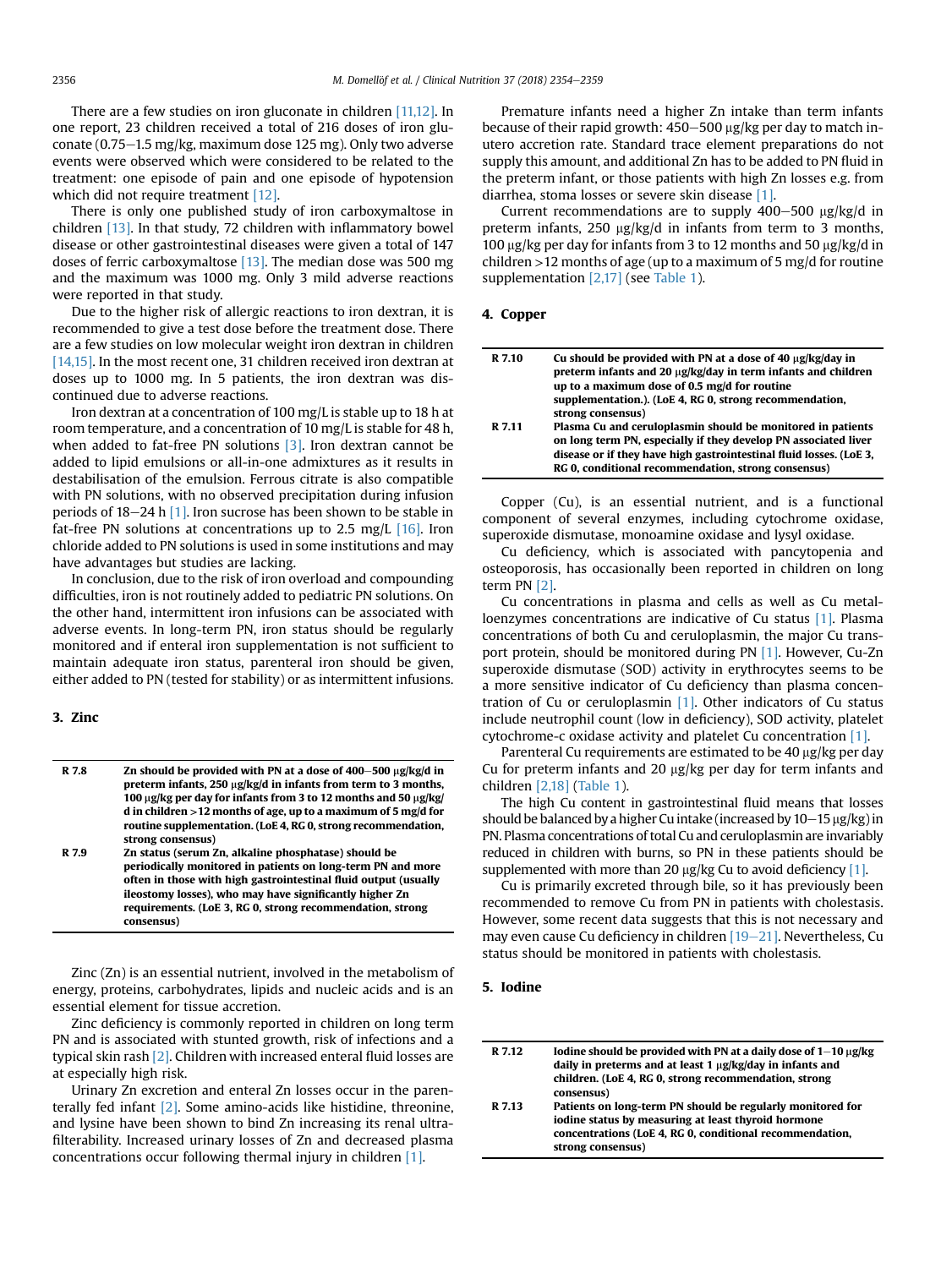Iodine is an essential component of the thyroid hormones thyroxin (T4) and tri-iodothyronine (T3), which are necessary for cellular metabolism and maintenance of metabolic rate. Thyroid function remained normal and serum iodine levels were not reduced in children receiving long-term PN without iodide supplementation, probably due to iodine contamination of the solutions, use of iodine-containing radiocontrast media, absorption of iodine present in the ingested food, and skin absorption of topical iodinated disinfectants [\[1\]](#page-5-0).

It is often recommended that iodine should be provided with PN at a dose of at least 1 µg/kg daily [\(Table 1\)](#page-4-0). However, iodine balance studies in preterm infants on PN indicated that a mean daily intake of 3  $\mu$ g/kg/d was associated with negative iodine balance [\[22\]](#page-5-0) and administration of 1  $\mu$ g/kg/day of iodine in older children resulted in very low urinary iodine excretion  $\left( < 50 - 100 \right)$  ug/day), indicating a risk for iodine deficiency [\[23\]](#page-5-0). Hence the above stated minimum dose will result in iodine deficiency in long-term PN, if other sources of iodine are not administered.

Because recommendations for daily enteral iodine intake in preterm infants range from 10 to 55  $\mu$ g/kg/d [\[24\]](#page-5-0) and enteral iodine absorption is generally high, there have been recommendations to administer iodine at doses of  $10-30 \mu g/kg/day$  in preterm infants with PN  $[2,22]$ . The dose of 30  $\mu$ g/kg/day of iodine with PN is currently evaluated in an ongoing randomized controlled trial [\[25\].](#page-5-0)

Iodine status is ideally monitored by iodine excretion in 24 h urine samples, which may be difficult to obtain. Normal thyroid function tests may be considered as surrogate markers for adequate iodine status.

## 6. Selenium

| R 7.14 | Se should be provided with PN at a dose of 7 $\mu$ g/kg/day in<br>preterms and $2-3 \mu g/kg/day$ in infants and children up to a<br>maximum dose of 100 µg/day for routine supplementation. (LoE<br>4, RG 0, strong recommendation, strong consensus) |
|--------|--------------------------------------------------------------------------------------------------------------------------------------------------------------------------------------------------------------------------------------------------------|
| R 7.15 | Se status (plasma Se) should be monitored regularly in long<br>term PN and in patients with renal failure. (LoE 4, RG 0,<br>conditional recommendation, strong consensus)                                                                              |

Selenium (Se) is an essential nutrient that acts mainly in antioxidant defense. Se is part of selenoenzymes and is an essential component of active glutathione peroxidase (GSHPx), an enzyme that may protect against oxidative tissue damage. Se deficiency, associated with low plasma Se, erythrocyte macrocytosis, depigmentation and muscle weakness, has been reported in children receiving long term PN without Se supplementation [\[2\]](#page-5-0). In adults, Se deficiency has been associated with hypertension, liver cirrhosis, osteopenia, immune disorders and carcinogenesis but causality has not been proven for any of these associations.

Se overload leads to selenosis in adults, characterized by headache, loss of hair and nails, skin rash, discoloration of teeth, paresthesia and paralysis. However there have been no reports of Se toxicity in children.

Dietary Se is highly bioavailable with an intestinal absorption of up to 80%. Se intake in breast-fed infants has been estimated to be 2.3  $\mu$ g/kg per day [\[1,2\].](#page-5-0)

Se status is usually monitored by measuring Se concentrations in serum or plasma and/or the activity of glutathione peroxidase (GSHPx) in plasma or red blood cells. Erythrocyte and platelet GSHPx activity are sensitive indices of Se status in PN patients [\[1\],](#page-5-0) but in preterm infants, GSHPx activity is not a useful marker of Se status since it is affected also by immaturity and oxygen exposure.

Preterm babies are at high risk of oxidative injury (bronchopulmonary dysplasia [BPD], retinopathy of prematurity, white matter disease, particularly in the first days of life. In VLBW infants, plasma Se levels decrease during the first weeks of life [\[26\]](#page-5-0). Low Se status has been documented in pre-term infants and was associated with BPD [\[27\].](#page-5-0)

Darlow et al. [\[28\]](#page-5-0) performed a randomized, controlled, blinded trial of Se supplementation in 534 VLBW infants. Se dose was 5  $\mu$ g/  $kg/day$  enterally or 7  $\mu$ g/kg/day parenterally. A significant effect was observed on Se plasma concentrations, which reached similar levels as had been reported in healthy term infants.

We recommend a parenteral intake of  $7 \mu g/kg/day$  in preterm infants, similar to the dose given in the Darlow study [\[28\],](#page-5-0) allowing to reach Se status similar to that of term infants. In term infants and children, parenteral Se requirements are estimated to be  $2-3 \mu$ g/kg/ day, based on enteral requirements and high bioavailability [\[17,18\]](#page-5-0) [\(Table 1](#page-4-0)).

#### 7. Manganese

| R 7.16 | Mn should be supplied in long term PN at a dose of no more<br>than 1 $\mu$ g/kg/day (maximum of 50 $\mu$ g/d for routine<br>supplementation) (LoE 4, RG 0, conditional recommendation,<br>strong consensus) |
|--------|-------------------------------------------------------------------------------------------------------------------------------------------------------------------------------------------------------------|
| R 7.17 | Blood Mn concentrations should be monitored regularly in<br>patients on long term PN (LoE 4, RG 0, conditional<br>recommendation, strong consensus)                                                         |
| R 7.18 | If the patient develops cholestasis, blood concentrations of Mn<br>should be determined and parenteral Mn should discontinued<br>(LoE 3, RG 0, strong recommendation, strong consensus)                     |

Manganese (Mn) is a cofactor for several enzymes including mitochondrial superoxide dismutase and pyruvate carboxylase and also activates other enzymes such as hydrolases, kinases and transferases. In animal models, Mn deficiency affects mucopolysaccharide and liposaccharide formation, and leads to impaired skeletal development and ataxia. High Mn intake during PN is probably one of several factors contributing to the pathogenesis of PN associated liver disease. It also causes a central catecholamine depletion state in the central nervous system, leading in adults to insomnia, headaches, anxiety, rapid eye movements, loss of coordination with a Parkinson-like disease [\[29\].](#page-5-0) Studies using magnetic resonance images (MRI) have reported high-intensity areas in basal ganglia, thalamus, brainstem and cerebellum due to Mn intoxication with disappearance of symptoms and MRI abnormalities after withdrawal of Mn administration [\[30\]](#page-5-0). Mn should, therefore, be carefully administered, particularly in patients receiving long-term PN. As central nervous system deposition of Mn can occur without symptoms, regular monitoring of Mn blood concentrations should be performed in children on long term PN. Taking into account the hazards of high Mn levels in children receiving long-term PN, a low dose regimen of no more than 1.0  $\mu$ g (0.018 mmol)/kg per day (maximum of 50  $\mu$ g/d for children) is recommended together with regular neurological examinations ([Table 1\)](#page-4-0).

#### 8. Molybdenum

R 7.19 Molybdenum should be provided in long term PN at a dose of 1  $\mu$ g/kg per day in LBW infants and 0.25  $\mu$ g/kg per day (up to a maximum of 5.0  $\mu$ g/day) in infants and children. (LoE 4, RG 0, conditional recommendation, strong consensus)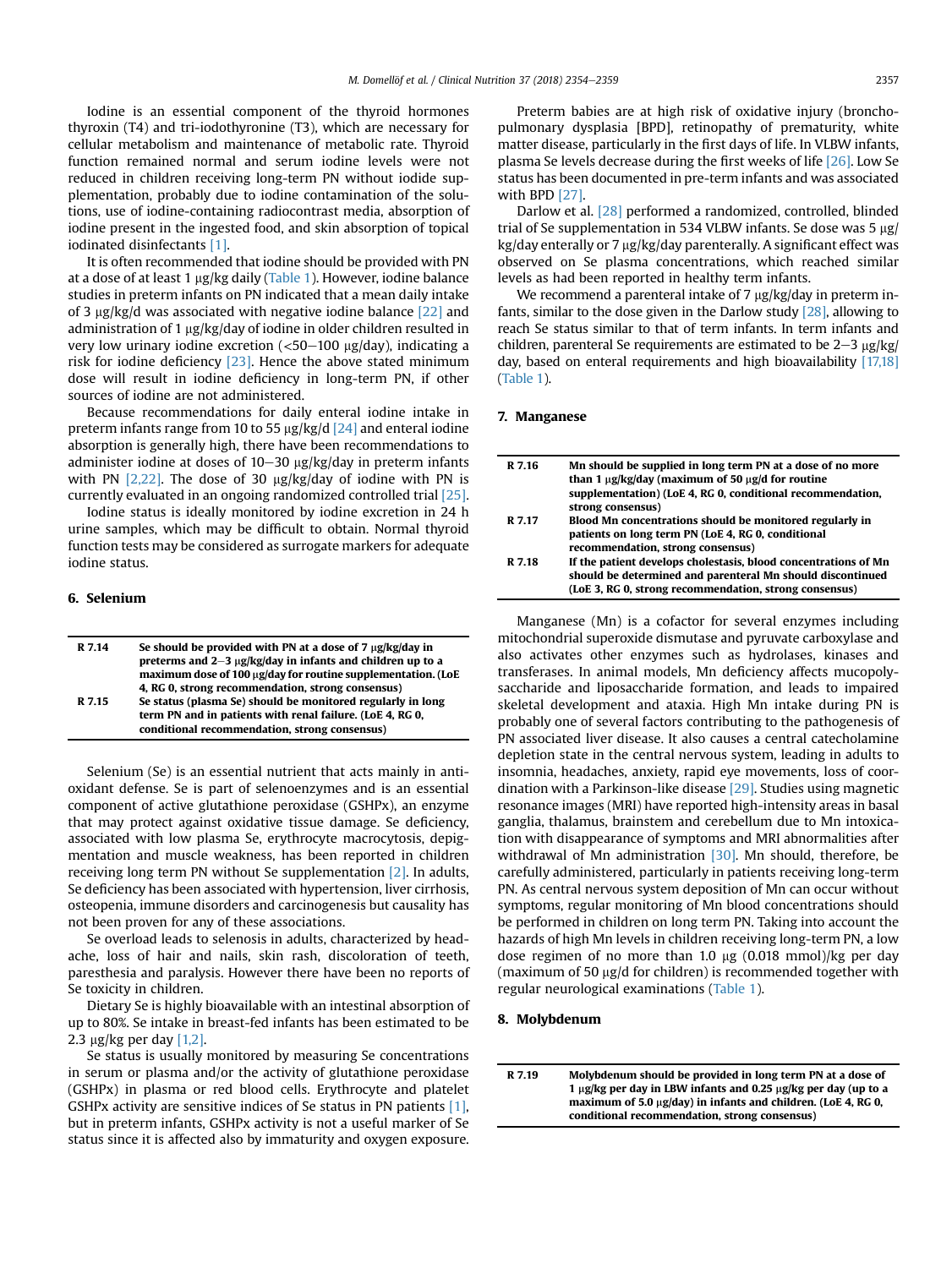<span id="page-4-0"></span>Molybdenum (Mo) is essential for several enzymes involved in the metabolism of DNA. It is required by 3 enzymatic systems: xanthine dehydrogenase/oxidase, aldehyde oxidase, and sulfite oxidase. Mo deficiency may lead to cardiac and neurologic symptoms, in particular tachycardia and coma, together with high blood concentrations of sulfite and urate. To our knowledge there are no reports of Mo deficiency in infants. However, low-birth-weight infants (LBW) might be at particular risk for Mo deficiency. There are no toxicity data available in humans. In animals, Mo intoxication may cause diarrhea, impaired growth, infertility, gout, and may affect lung, kidney and liver function. Excess of Mo may interfere with Cu metabolism. There is no need for Mo during short term PN. However, in long term PN (>4 weeks), an intravenous intake of 1 mcg/kg per day (0.01 mmol/kg per day) seems to be adequate and is recommended for the LBW infant [\[1\].](#page-5-0) A daily parenteral intake of  $0.25$  ug/kg per day is recommended for infants and children (to a maximum of 5.0  $\mu$ g/day) [\[1\]](#page-5-0) (Table 1).

# 9. Chromium

R 7.20 Cr contaminates PN solutions to a degree that satisfies requirements; therefore, additional supplementation of Cr is considered unnecessary and Cr intake from PN should not exceed 5 µg/day. (GPP, conditional recommendation, strong consensus)

Chromium (Cr) is believed to be an essential micronutrient required for carbohydrate metabolism. There are no reported cases of Cr deficiency in children. The main concern of Cr in PN is the risk of Cr contamination of PN components. Deficiencies as well as increased serum Cr level have been described in patients receiving long-term PN. High serum Cr competes with iron for binding to transferrin and, hence negatively interferes with iron metabolism and storage. A daily intake of 0.2  $\mu$ g/kg per day has been recommended for infants and children (maximum of  $5 \mu g/day$ ) receiving PN, although there is some evidence that lower intakes would be adequate. Supplementation is unnecessary since Cr contaminates PN solutions to a degree that satisfies requirements [\[1\]](#page-5-0) (See Table 1).

Table 1 Estimated parenteral requirements of iron and trace minerals ( $\mu$ g/kg/d).

| Mineral                                       | Preterm                                           | $0-3$ mo                           | $3 - 12$ mo                        | $1 - 18$ v                             | Max dose                                                                 |
|-----------------------------------------------|---------------------------------------------------|------------------------------------|------------------------------------|----------------------------------------|--------------------------------------------------------------------------|
| Iron<br>Zinc.<br>Copper<br>Iodine<br>Selenium | $200 - 250$<br>$400 - 500$<br>40<br>$1 - 10$<br>7 | $50 - 100$<br>250<br>20<br>$2 - 3$ | $50 - 100$<br>100<br>20<br>$2 - 3$ | $50 - 100$<br>50<br>20<br>1<br>$2 - 3$ | $5 \text{ mg/d}$<br>$5 \text{ mg/d}$<br>$0.5$ mg/d<br>$100 \text{ µg}/d$ |
| Manganese<br>Molybdenum<br>Chromium           | $<$ 1                                             | $<$ 1<br>0.25                      | $\leq$ 1<br>0.25                   | $<$ 1<br>0.25                          | $50 \mu g/d$<br>$5 \mu g/d$<br>$5 \mu g/d$                               |

# Conflict of interest

None declared.

## Appendix

Table: List of recommendations for iron and trace minerals

| R 7.1  | In patients receiving PN, iron supplementation should preferentially<br>be given enterally rather than parenterally, if tolerated. (LoE 4, RG 0,                                                                                                                                                                                                                                |
|--------|---------------------------------------------------------------------------------------------------------------------------------------------------------------------------------------------------------------------------------------------------------------------------------------------------------------------------------------------------------------------------------|
| R 7.2  | strong recommendation)<br>Routine provision of iron in parenteral nutrition should not be given                                                                                                                                                                                                                                                                                 |
|        | for short term $PN$ (<3 weeks) (LoE 4, RG 0, conditional<br>recommendation)                                                                                                                                                                                                                                                                                                     |
| R 7.3  | Patients receiving long-term PN, who cannot maintain adequate                                                                                                                                                                                                                                                                                                                   |
|        | iron status using enteral iron supplements, should receive<br>parenteral iron supplementation. (LoE 4, RG 0, strong                                                                                                                                                                                                                                                             |
|        | recommendation)                                                                                                                                                                                                                                                                                                                                                                 |
| R 7.4  | Parenteral iron can be given daily added to PN solution or as<br>intermittent, separate infusions. (GPP, conditional                                                                                                                                                                                                                                                            |
| R 7.5  | recommendation)<br>If given daily, and assuming no enteral iron supplementation,                                                                                                                                                                                                                                                                                                |
|        | routine parenteral iron supplements should be given at a dose of<br>$200-250$ µg/kg/day in preterm infants and $50-100$ µg/kg per day<br>up to a maximum dose of 5 mg/day in infants and children. (LoE 4,                                                                                                                                                                      |
|        | RG 0, conditional recommendation)                                                                                                                                                                                                                                                                                                                                               |
| R 7.6  | Even though currently no intravenous iron preparation is approved<br>for pediatric use in Europe, iron sucrose is the most studied iron<br>preparation in children, severe adverse events are rare and it is<br>approved in the USA for use in children from 2 years of age. It is<br>therefore recommended for intermittent infusions. (LoE 3, RG 0,<br>strong recommendation) |
| R 7.7  | Iron status (at least ferritin and hemoglobin) should be monitored<br>regularly in patients on long-term PN in order to prevent iron                                                                                                                                                                                                                                            |
| R 7.8  | deficiency and iron overload. (LoE 4, RG 0, strong recommendation)<br>Zn should be provided with PN at a dose of $400-500 \mu g/kg/d$ in                                                                                                                                                                                                                                        |
|        | preterm infants, 250 $\mu$ g/kg/d in infants from term to 3 months,<br>100 μg/kg per day for infants from 3 to 12 months and 50 μg/kg/d in<br>children $>$ 12 months of age, up to a maximum of 5 mg/d for routine                                                                                                                                                              |
| R 7.9  | supplementation. (LoE 4, RG 0, strong recommendation)<br>Zn status (serum Zn, alkaline phosphatase) should be periodically<br>monitored in patients on long-term PN and more often in those                                                                                                                                                                                     |
|        | with high gastrointestinal fluid output (usually ileostomy losses),<br>who may have significantly higher Zn requirements. (LoE 3, RG 0,<br>strong recommendation)                                                                                                                                                                                                               |
| R 7.10 | Cu should be provided with PN at a dose of 40 µg/kg/day in preterm<br>infants and 20 µg/kg/day in term infants and children up to a<br>maximum dose of 0.5 mg/d for routine supplementation.). (LoE 4,<br>RG 0, strong recommendation)                                                                                                                                          |
| R 7.11 | Plasma Cu and ceruloplasmin should be monitored in patients on<br>long term PN, especially if they develop PN associated liver disease<br>or if they have high gastrointestinal fluid losses. (LoE 3, RG 0,<br>conditional recommendation)                                                                                                                                      |
| R 7.12 | Iodine should be provided with PN at a daily dose of $1-10 \mu g/kg$<br>daily in preterms and at least $1 \mu g/kg/day$ in infants and children.<br>(LoE 4, RG 0, strong recommendation)                                                                                                                                                                                        |
| R 7.13 | Patients on long-term PN should be regularly monitored for iodine<br>status by measuring at least thyroid hormone concentrations (LoE 4,<br>RG 0, conditional recommendation)                                                                                                                                                                                                   |
| R 7.14 | Se should be provided with PN at a dose of 7 µg/kg/day in preterms<br>and $2-3$ $\mu$ g/kg/day in infants and children up to a maximum dose of<br>100 µg/day for routine supplementation. (LoE 4, RG 0, strong<br>recommendation)                                                                                                                                               |
| R 7.15 | Se status (plasma Se) should be monitored regularly in long term PN<br>and in patients with renal failure. (LoE 4, RG 0, conditional<br>recommendation)                                                                                                                                                                                                                         |
| R 7.16 | Mn should be supplied in long term PN at a dose of no more than<br>1 $\mu$ g/kg/day (maximum of 50 $\mu$ g/d for routine supplementation)<br>(LoE 4, RG 0, conditional recommendation)                                                                                                                                                                                          |
| R 7.17 | Blood Mn concentrations should be monitored regularly in patients<br>on long term PN (LoE 4, RG 0, conditional recommendation)                                                                                                                                                                                                                                                  |
| R 7.18 | If the patient develops cholestasis, blood concentrations of Mn<br>should be determined and parenteral Mn should discontinued (LoE<br>3, RG 0, strong recommendation)                                                                                                                                                                                                           |